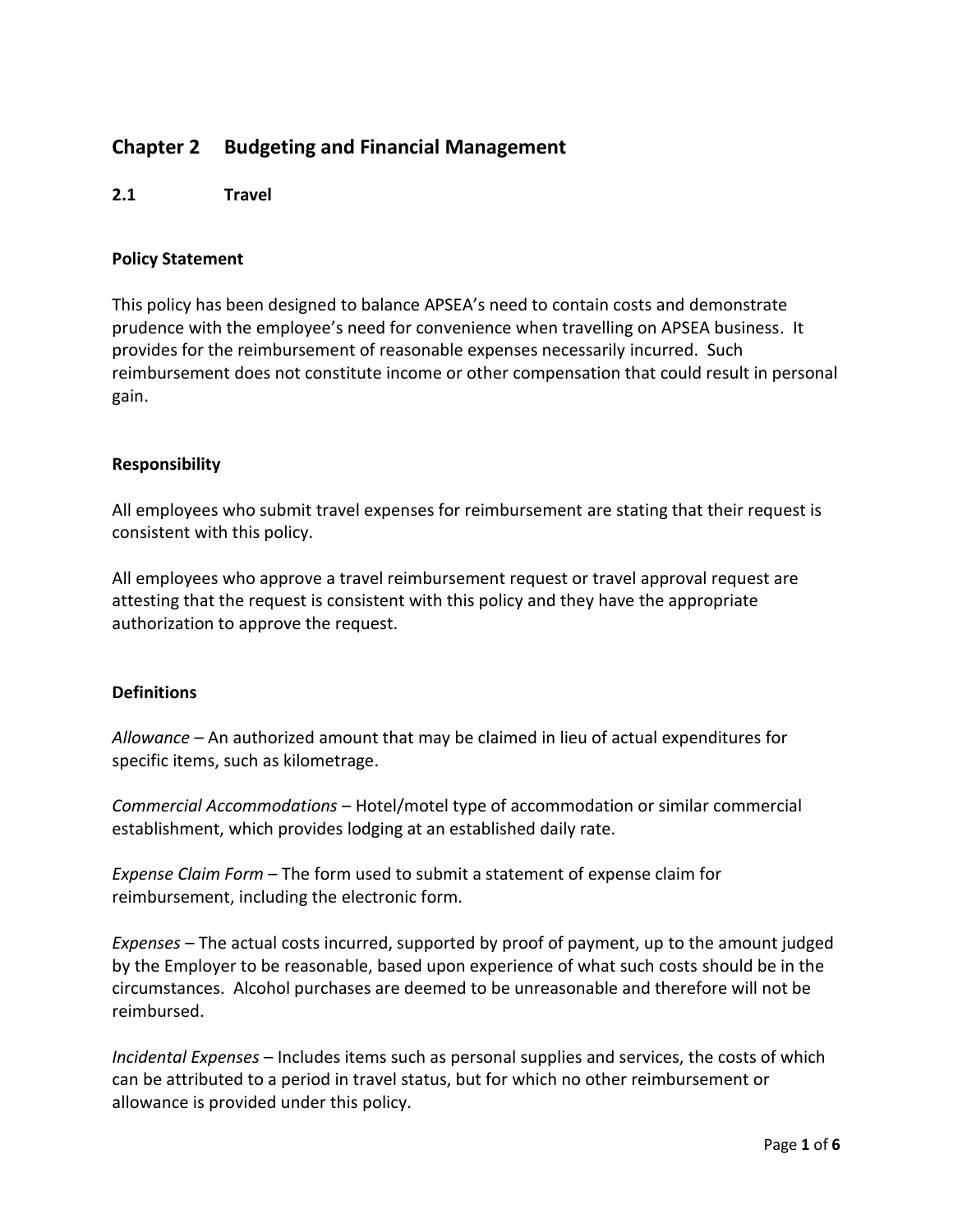*Kilometrage -* The distance actually travelled on APSEA business.

*International Travel* – Travel outside Canada.

*Public Transportation* – All forms of transportation for which a fare is paid, other than privately owned, rented, or chartered vehicles.

*Travel Expense* – An expense actually and necessarily incurred by an employee in connection with travel on APSEA business.

*Travel Status* – Time the employee spends on APSEA business involving travel and/or accommodation with the approval of his/her supervisor.

*Workplace* – The location at or from which an employee ordinarily performs the duties of their position. In the case of an employee whose duties are of an itinerant nature, it is the actual building to which the employee returns to prepare and/or submit reports, etc., and where other administrative matters pertaining to the employee's employment are conducted.

## **Policy Objective**

To ensure travel is completed in an efficient and cost effective manner and employees are aware of permissible expenses.

## **Application**

This policy applies to all employees traveling on APSEA business.

#### **Policy Directives**

#### Administration

It is the prerogative of APSEA to determine whether, when, where, by whom, and by what means travel will be undertaken and to select the mode and class of transportation and the accommodation to be used, subject to the provisions of this policy.

Allowances, rates, and conditions of payment and reimbursement are intended to meet reasonable, legitimate expenses that are necessarily incurred as a result of the requirement to travel.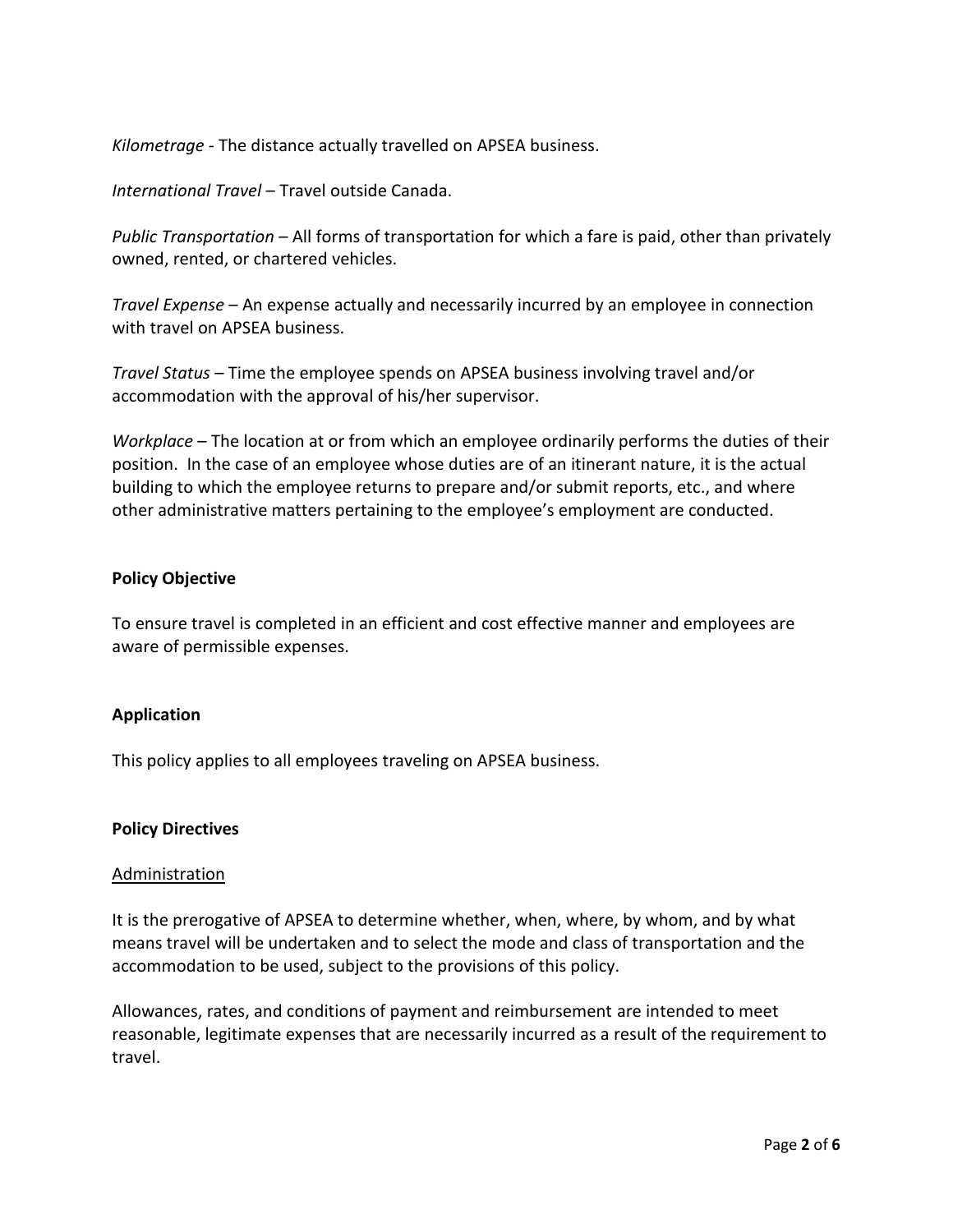Personal credit cards may be used for payment of travel expenses provided the travel expense claim is supported by an official itemized receipt or a voucher or invoice supplied by the establishment indicating the payment of the account. The employee must pay his/her own credit/travel card accounts. Any fee or deposit required for maintaining a personal credit card must be borne by the employee. Interest charges and surcharges on credit card accounts cannot be claimed.

## Submission of Expense Claim Forms

Staff members are to submit their Expense Claim Forms on a **monthly** basis.

At year-end all expenses must be submitted (with receipts) with a deadline of the 2nd Friday of April as the last day of submission for the previous fiscal year. **Claims made after this date for previous fiscal year's expenses may not be accepted.**

#### Receipts

Receipts must be obtained and submitted to support all travel expenditures, including parking, commercial accommodations and highway tolls.

The only expenses for which receipts are not required are:

- kilometrage;
- parking meter;
- per diem meal allowances;
- per diem incidental expenses;
- per diem private accommodations.

## Out-of-Province Travel

All out-of-province travel that is outside the normal course of an employee's duties shall be preauthorized by the Superintendent/Director and all travel plans must be reviewed prior to being authorized. For purposes of this policy, travel to the APSEA Centre for in-services or meetings is not considered out-of-province travel regardless of an employee's normal workplace.

All requests for out-of-province travel shall contain the following information:

- the purpose and duration of the trip;
- $\bullet$  the location(s) to be visited;
- the dates and times of arrival and departure;
- the method and estimated cost of transportation;
- the estimated cost of vehicle rental, including size, if applicable;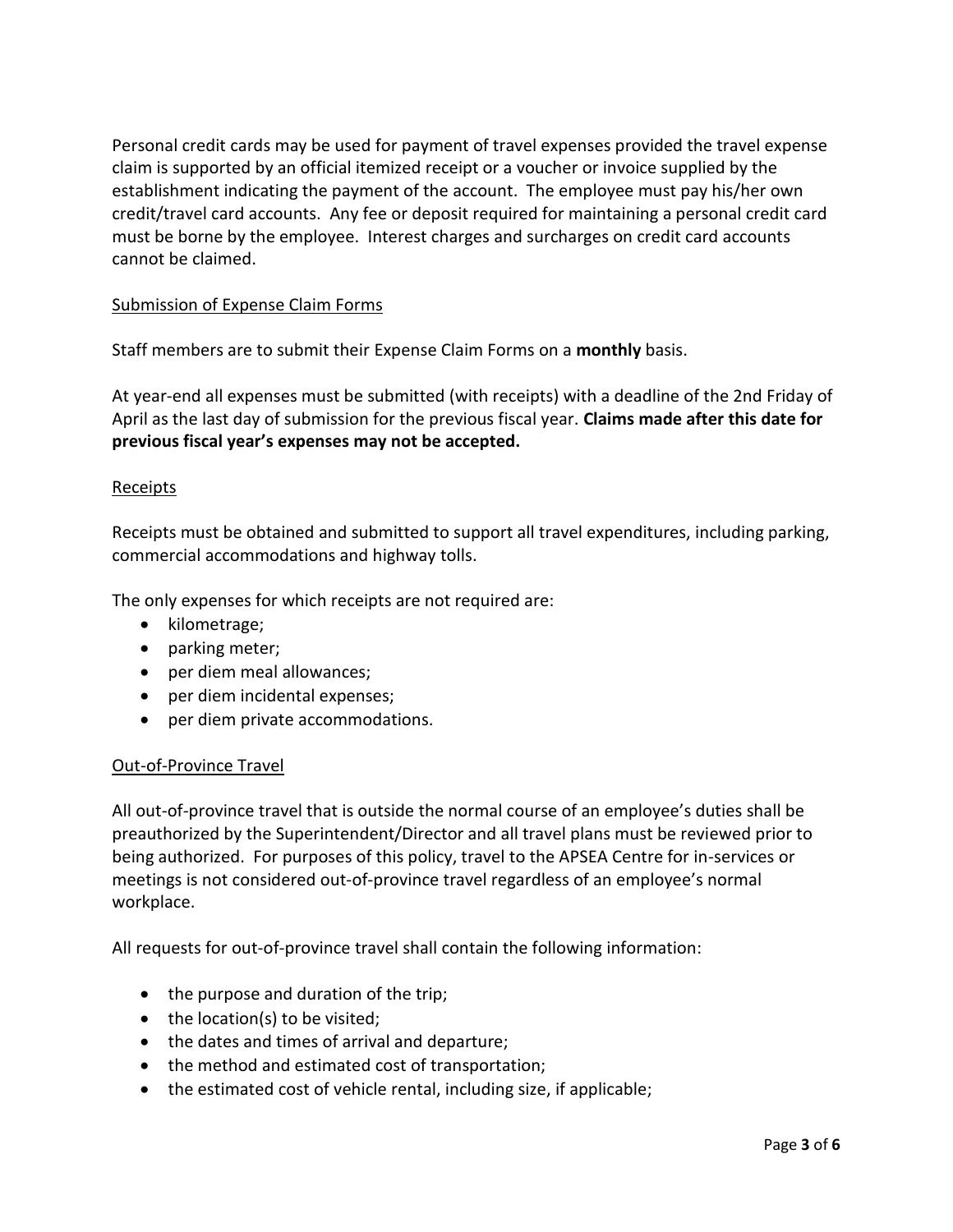- the type of commercial accommodation, location, and daily rates;
- the estimated cost of meals and incidental expenses;
- other allowable expenses.

## International Travel

International travel must be approved by the Superintendent. All requests for international travel must include the same information required for out-of-province travel.

## Attendance at Conferences/Non-APSEA Meetings, etc.

If authorized to attend a conference or non-APSEA meeting, etc., an employee may claim the related expenses, up to the pre-approved amount.

## Business Travel including Vacation/Personal Reasons

If authorized, an employee may combine a business trip with one taken for vacation or other personal reasons. The allowable travel expense will be limited to those actual, allowable costs that would have arisen if the trip had been made solely for business purposes and in no instance may exceed the most economical means of travel. All expenses relating to an employee's partner or other travelling companion(s) are not allowable.

## Privately Owned Vehicle

Employees shall normally use only the most direct routes and shall claim only for the distance necessarily driven on APSEA's business during the period claimed.

Employees are responsible for obtaining sufficient insurance coverage and for the payment of all premiums. APSEA assumes no financial responsibility, including the deductible in the event of an accident, beyond payment of the authorized kilometrage rate.

Expense claims must contain sufficient information so that kilometrage can be audited for accuracy. Reasonable explanations must be provided for kilometrage in excess of the most direct route.

## Air Travel

When booking air travel, the lowest available airfares appropriate to particular itineraries shall be sought.

A refund of airfare paid by an airline to an employee who is bumped or voluntarily postpones their flight at the request of the airline will be refunded to APSEA.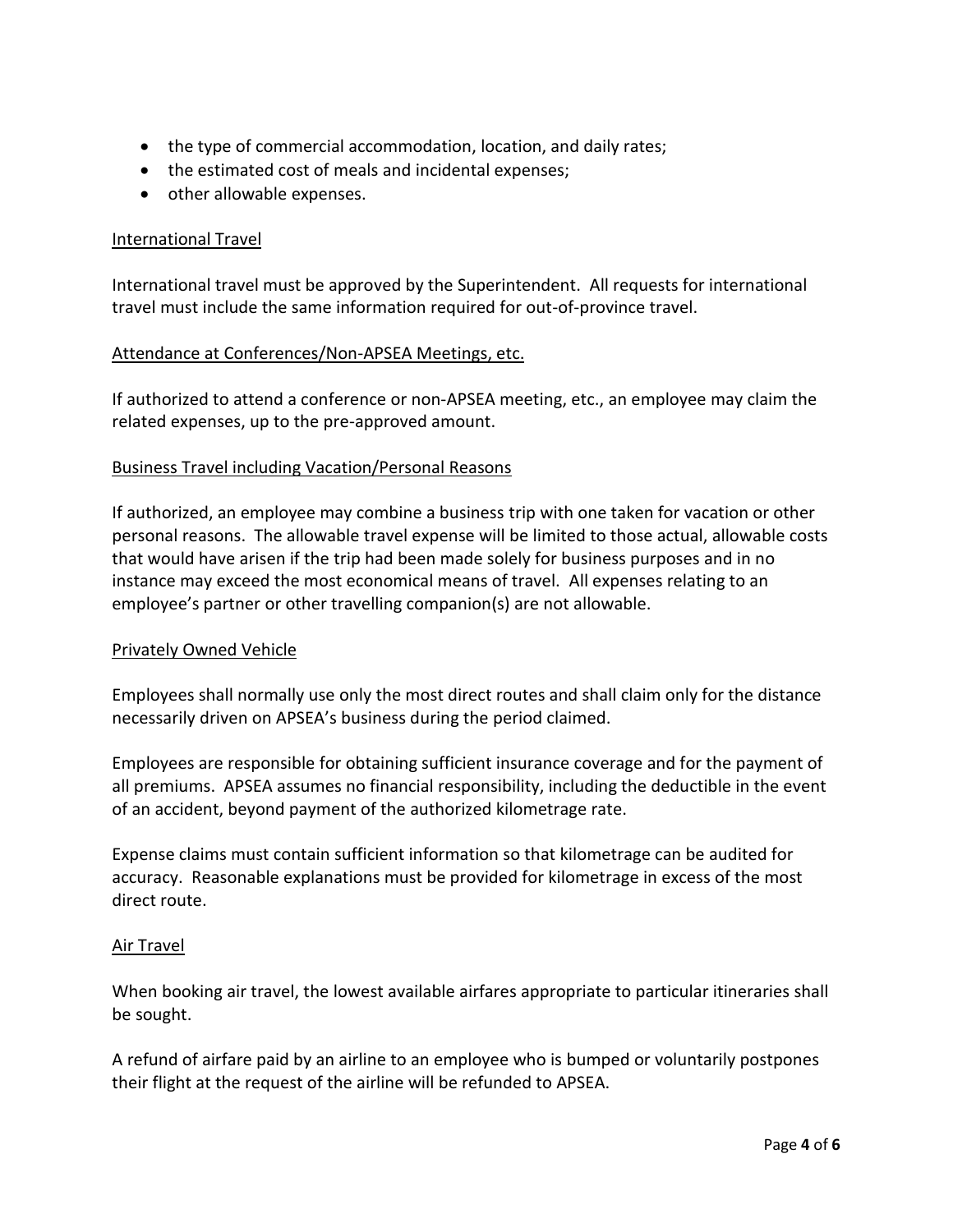# Rental Vehicles

Employees may travel by rental vehicle if it is the most economical means of transport or at the discretion of a director when determined reasonable under the circumstances.

#### Taxis

In general, the use of taxis should be confined to short trips in situations where it is not suitable or reasonable to use local public transportation. The points of departure and destination must be indicated. While at the APSEA Centre, taxi chits are available for local travel.

## **Accountability**

*Superintendent -* The Superintendent is accountable to the APSEA Board of Directors for compliance with this policy and to make certain there is an approval process to ensure all expense claims are properly prepared, documented and approved.

*Directors/Supervisors -* Directors/Supervisors have the responsibility for administering travel in accordance with the requirements of this policy. Specifically, directors/supervisors must:

- determine whether travel is necessary;
- ensure travel is completed in the most cost effective manner available in the circumstances;
- ensure distance is considered in the assignment of caseloads and that schedules are designed to minimize travel while meeting the needs of the students.
- **e** ensure travel arrangements are consistent with the provisions of the policy;
- where required, preauthorize travel through the prescribed process;
- verify and approve travel reimbursement requests.

*Employee -* The employee shall:

- obtain prior authorization to travel, except where otherwise provided;
- submit fully completed expense claim forms with necessary supporting documentation, including receipts and explanations as required;
- submit claims within the timelines provided in this policy.

All employees are responsible for becoming familiar with the provisions of this policy.